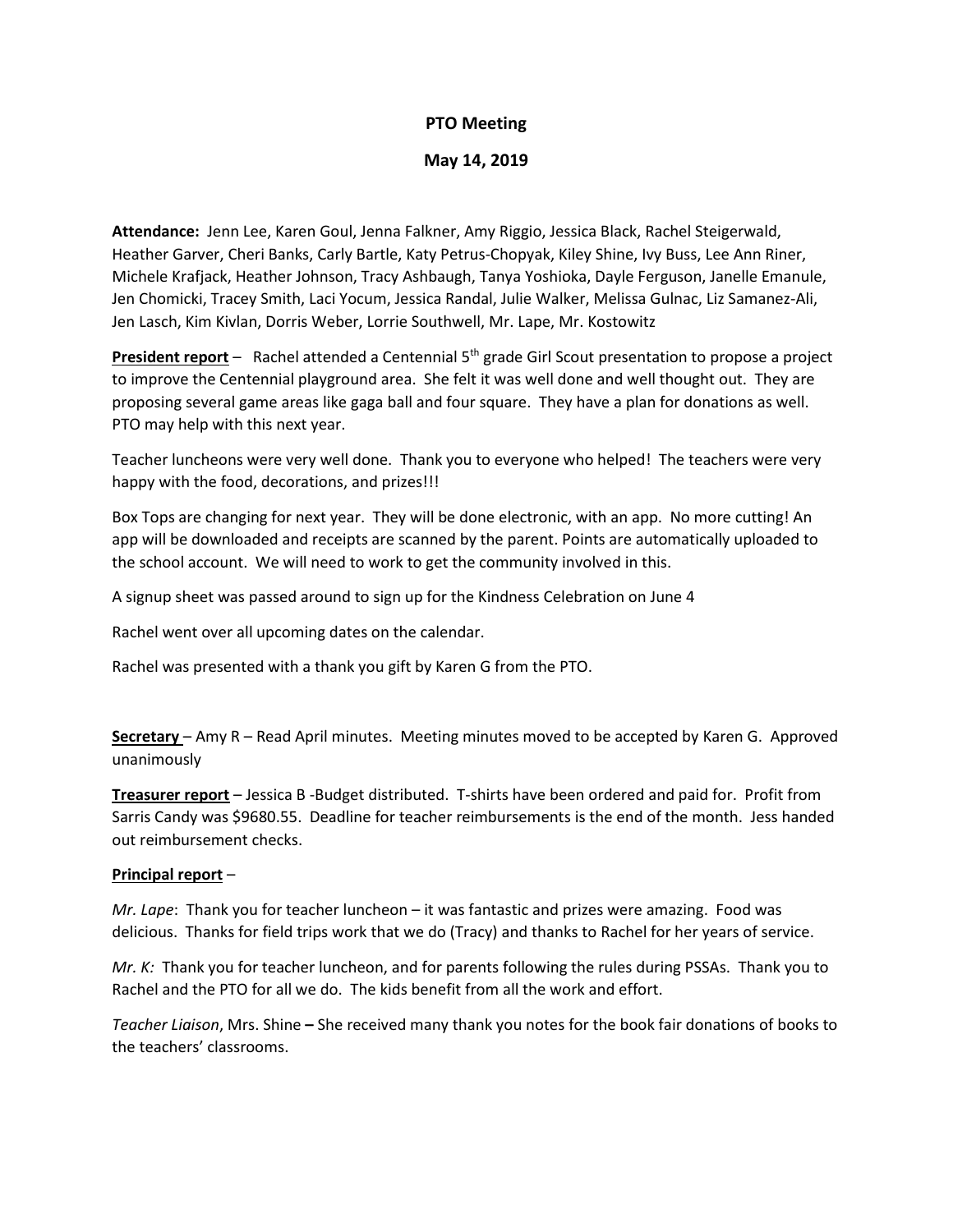**VOTE**: Motion made to do March for Mars as fundraiser next year. Motion accepted unanimously to do March for Mars as next year's fall fundraiser.

*Spirit Wear* – Move to use Sports Locker again as spirit wear company. Spring online sale went well. Voted to use Sports Locker next year – online, home shipping only.

*Holiday Shop* – move to use J Robbins for supplier. Voted in favor to continue with J. Robbins.

*Sarris Candy* – move to use Sarris candy for vendor for candy sale next year. Motion accepted and voted in favor in use Sarris Candy Company next year.

*Night meetings* – proposal for only one-night meeting in November. Move to vote for only one-night meeting next school year. Vote unanimously for one-night meeting.

**Teacher luncheons**: Carly (and Katie) PC teacher luncheon went well. It was well organized, food was delicious. Jen C – MAE teacher lunch went off without a hitch. Jen did a fantastic job. Ivy – Centennial was well done, delicious food, beautiful decorations. Thank you so much to all these ladies and their committees.

**Field Trip** –Tracey Ashbaugh - Field trips are all going well. Hope for good weather! Secretaries have the list of chaperones and teachers can check that list if questions arise.

Pirate tickets are still available for \$14 for May 23 at 12:15. Just let Tracey know if you want tickets.

# **Field Days** –

PC – Laci Yocum - May 30<sup>th</sup> Everything is on track. Full for volunteers. Schedules are made and spreadsheet distributed to teachers. Remind parents to bring licenses that day.

MAE - Lee Ann Riner - May 23<sup>rd.</sup> 2<sup>nd</sup> grade (Heather Garver), May 28<sup>th</sup> 3<sup>rd</sup> grade (Lee Ann Riner), May 29<sup>th</sup> 4<sup>th</sup> grade (Heather Johnson). Discussed water jugs and tents. Mr. Fox will announce winners and there will be no paper certificates.

Centennial – Tanya Y. Volunteers will sign up for general helping (separate: water, games, runners and scorekeepers)- will get assigned once they show up. They need to come early and report to the school – not the field. They can drive to the field – it will start promptly at 9:30.

6<sup>th</sup> grade picture for 2025 is being planned and organized. We have a rain plan in place.

## **Open Forum** –

Dayle Ferguson – thanks for everything to Rachel. Jenna, feel free to reach out over the summer. FYI, board meeting tonight – of interest – community update at 6:00 on middle school renovation project. Education aspects will be covered and pictures of what it will look like will be available. Q&A will be included and board meeting following. New math curriculum will be discussed and reviewed. Overview of 228 construction project and impacts to the school district. Access road that will come near to the PC Center will be discussed – it concerns Mars but PennDot is pushing for it. Revised volunteer policies for next year will also be on the agenda. Dayle was thankful for allowing her to attend meetings and stay connected.